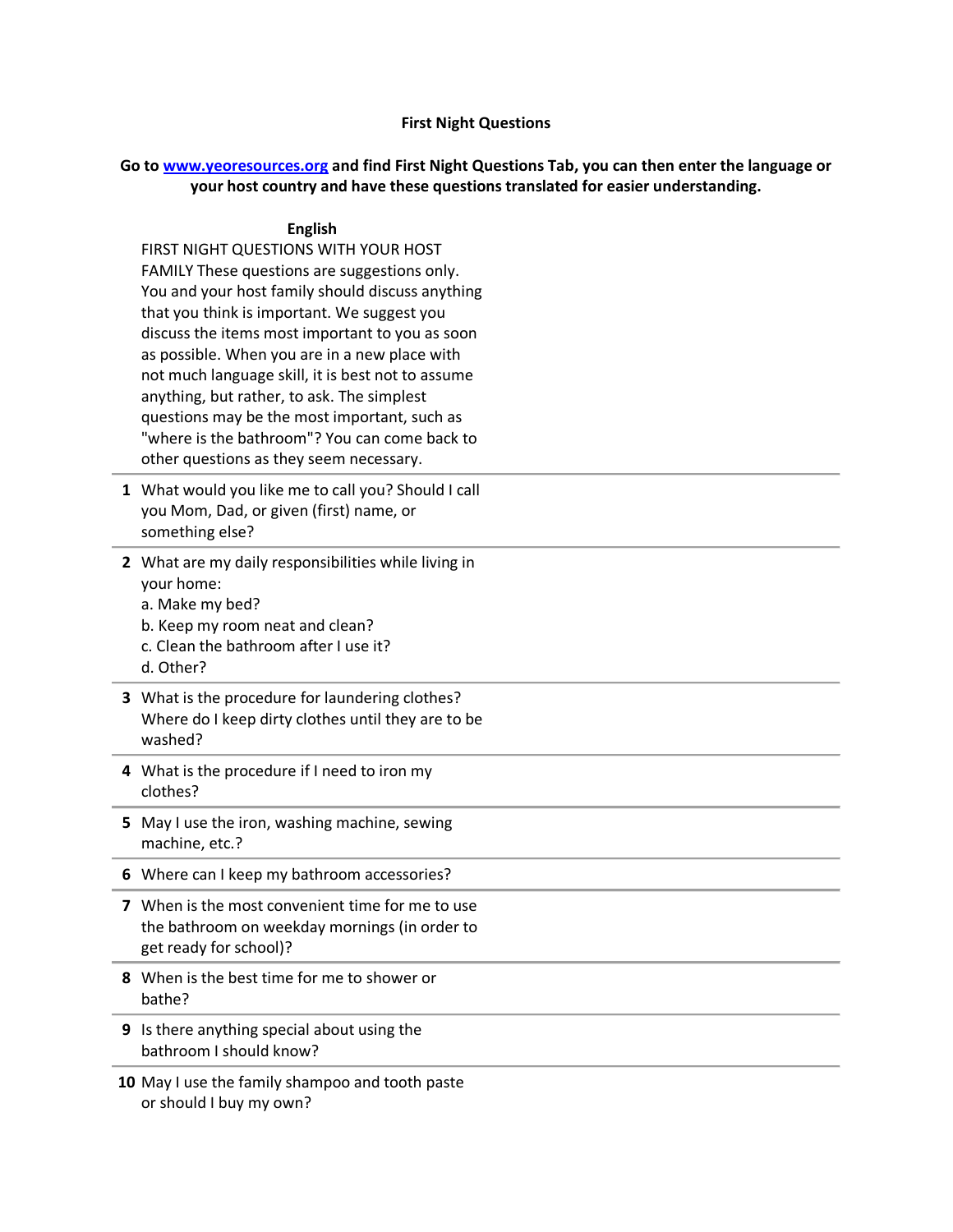|  |  |  | 11 When are mealtimes? |
|--|--|--|------------------------|
|--|--|--|------------------------|

| 12 Do I have any responsibilities at mealtimes, such<br>as to set or clear the table, wash or dry the<br>dishes, dispose of the garbage?  |
|-------------------------------------------------------------------------------------------------------------------------------------------|
| 13 May I help myself to food and drinks (non-<br>alcoholic) at any time or must I ask first?                                              |
| 14 May I use kitchen appliances such as the<br>microwave, dishwasher or stove?                                                            |
| 15 What areas of the house are strictly private, for<br>example, your study, bedroom, pantry, etc.?                                       |
| 16 What are your rules about my drinking alcohol?                                                                                         |
| 17 What time must I get up weekday mornings?                                                                                              |
| 18 May I rearrange the furniture in my bedroom?                                                                                           |
| 19 May I put posters or pictures on the walls of my<br>room? If yes, how do you want things attached<br>to the walls?                     |
| 20 Where can I store my suitcases?                                                                                                        |
| 21 May I use the stereo, computer or TV?                                                                                                  |
| 22 What time should I get up weekends and<br>holidays?                                                                                    |
| 23 What time must I go to bed weekdays?<br>Weekends?                                                                                      |
| 24 What time must I be at home on school nights if<br>I go out?                                                                           |
| 25 What time must I be in on weekends if I go out?                                                                                        |
| 26 What dates are the birthdays of family<br>members?                                                                                     |
| 27 May I have friends stay overnight?                                                                                                     |
| 28 What is your rule on entertaining friends in my<br>room?                                                                               |
| 29 Can I invite friends over during the day? After<br>school? When no one else is home?                                                   |
| 30 What is the telephone number here? How do I<br>contact you in an emergency when I am not<br>here?                                      |
| 31 How do I make telephone calls? What are the<br>rules about telephone calls? Local, Long<br>Distance, International? How and when may I |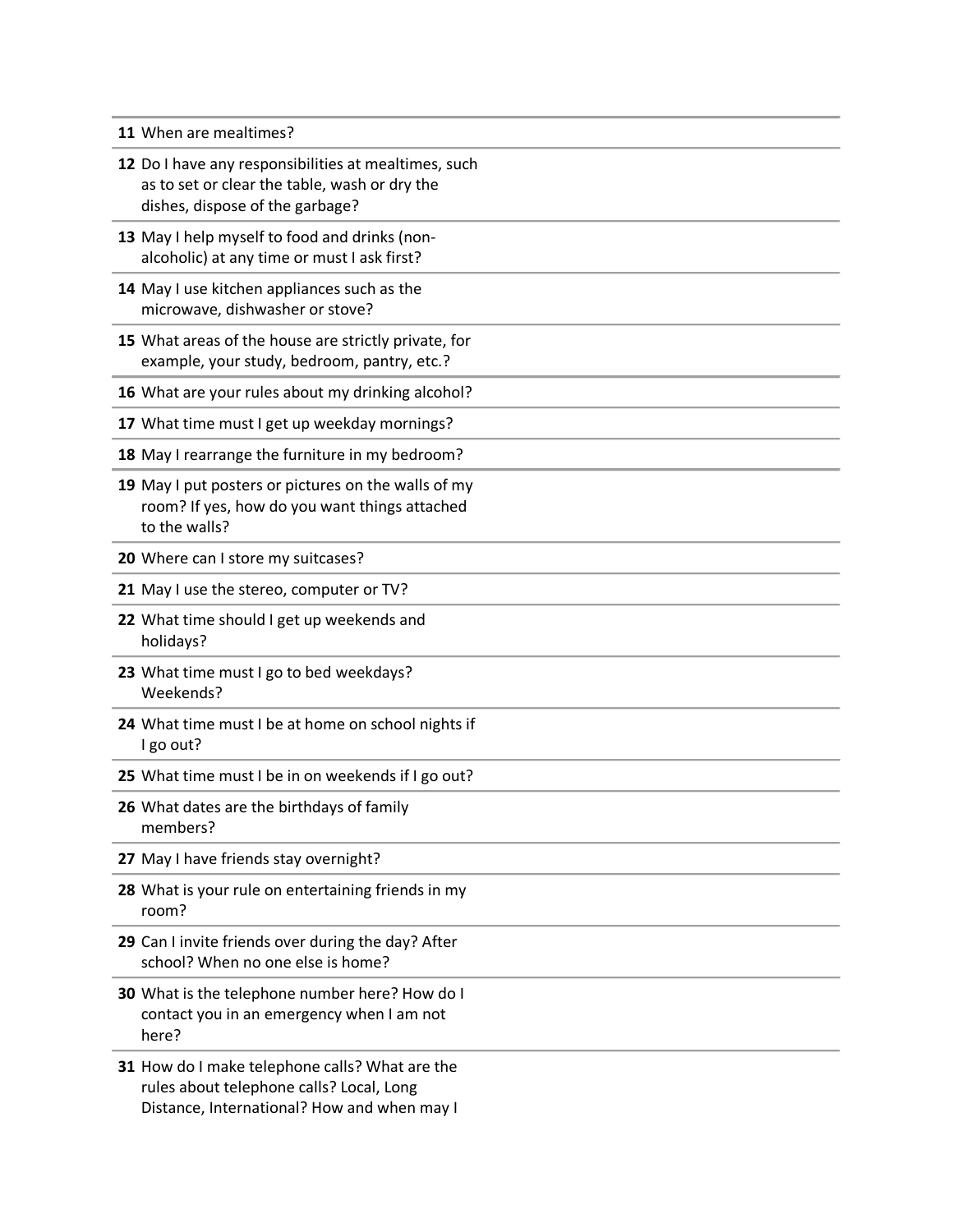pay for calls, I make? How do you want me to keep track of my expenses for telephone calls?

- **32** What are the rules about access to the Internet and e-mail if there is a computer in the house? Are there time limits or time periods that use is permitted or prohibited? If you are not connected to the Internet, where can I find an Internet service to contact my family and friends?
- **33** May I receive telephone calls from my friends? Are there times of the day when calls are not acceptable?
- **34** What is the procedure about sending and receiving mail?
- **35** Do any of you have any special dislikes? For example, chewing gum, types of music, being late, wearing a hat at the table, being interrupted while reading, etc.
- **36** What transportation is available to me? (Walking, bus, bicycle, being driven, riding with friends, etc) Are there times or places it is unsafe for me to walk unescorted? Are there rules about traveling with friends?
- **37** What transportation is available for shopping or going to movies?
- **38** What are your expectations for me about going to church or other religious institution?
- **39** May I smoke? Where? (Rotary discourages smoking in general and forbids smoking in bedrooms)
- **40** If I have a problem with the family or a family member that is bothering me, how do you want me to handle it?
	- a. Write a note to you explaining it.
	- b. Ask for a face-to-face discussion with you.
	- c. Tell my Rotary counselor.
	- d. Keep it to myself and live with it.

**41** How do I enroll in school?

- **42** What do I do about school lunch? If there is an expense, who pays- me, you, Rotary?
- **43** How can I arrange to go shopping for personal items?